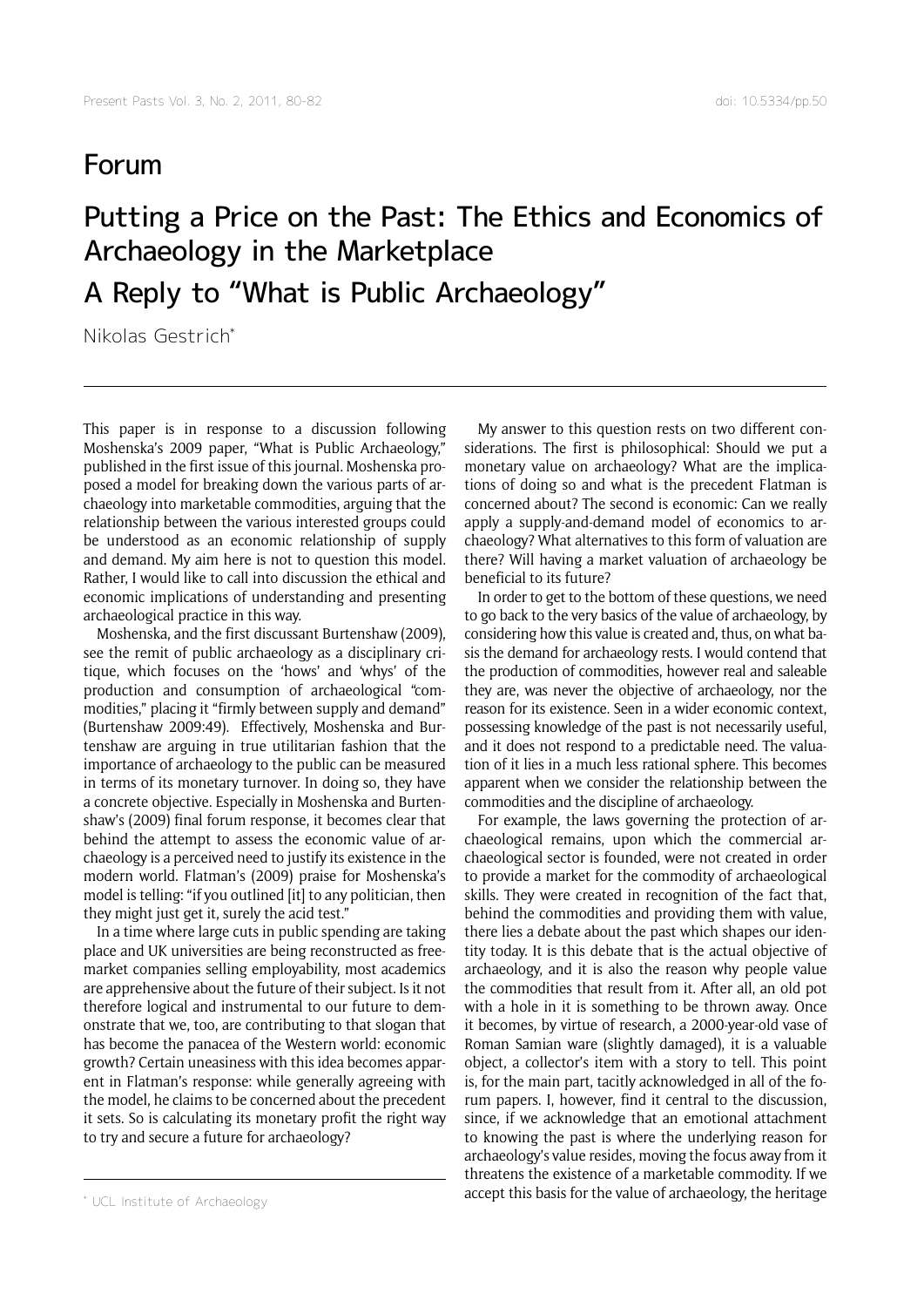sector, commercial archaeology, and the antiquities trade, etc., cannot value themselves independently of it.

Flatman's unease relates to an ethical point: it is distasteful and feels wrong to look at archaeology in this way. This sentiment feeds a growing critique of utilitarianism, which argues that utility does not adequately reflect value. Following Anderson (1990), Sandel (2009:97) has argued that valuation occurs on different scales: not only do we value things more and less, but we also value things higher and lower. By solely describing value in terms of utility (or money), we lose the subtlety of our value judgements, and we degrade those things whose value ought to be measured on a higher scale. Thus, by measuring archaeology's worth by the market value of its saleable commodities, we degrade people's interest in the debate about the past. The key point here is that not all goods can be valued in the same manner; therefore, to apply the same techniques of evaluation to something like archaeology as one would to an object of use is like using a hammer to drive in a screw – it can be done, but misses the point.

Degrading people's interest in the past in this way could have serious repercussions. By presenting archaeology in this light, we change people's perceptions about where the value lies. Knowledge about the past is no more a common good, but something to be bought and sold, meaning that all archaeology will have to be conducted in a profitable manner, as maybe it was in the example that Wheeler that Moshenska (2009) cites. One might quickly imagine an archaeology where research agendas are driven by demand of customers (even more than funding bodies drive them today), and the worth of a project depends, for example, on how many saleable objects are found. But once the "debate about the past" is no longer conducted in the public interest but in the interest of profit, will there be anyone willing to buy? What is more, if we were to present archaeology's value to politicians and other "investors" in this way, there is no defending an archaeological commodity (e.g., a heritage site and visitor's centre) against a commodity with higher monetary value (a shopping centre on the same site). I see this approach to the value of archaeology rapidly leading towards a dead end.

Many economists like to claim that ethical considerations fall outside their field. However, John Broome (2009) has argued convincingly that an economic argument is necessarily also an ethical one, as we cannot divorce the normative claims that economics makes from the conflict that follows from them. The archaeologists investigating the economics of the sector would do well to bear this in mind. Without delving too deeply into economics, this is why simple cost/benefit equations are not helpful when approaching goods that people value not only for their role in the fulfilment of needs, but also for ethical and/or ideological reasons. This has been demonstrated repeatedly in relation to environmental concerns, for example the preservation of endangered species. There is no apparent contradiction in being willing to pay to preserve a population of tigers in the absence of any economic benefit whatsoever (Broome 2009, Sen 2004). What is more, environmental groups manage to raise large amounts of money and public support without ever trying to argue this point.

Economists have long discovered that, when considering goods that people hold dear for reasons of ethics or ideology, it is not straightforward to arrive at a valuation in economic terms. It is very hard to quantify the reasons for the choices people make, because they are not rationally based. For this same reason, it is very hard for a society to come to a consensus about what is good for it as a collective – a principle aim of economics (Sen 1985, Osmani 2009). In his formulation of economic ethics, Broome sees the role of the economist in helping society overcome these problems by fostering dialogue and offering opinions which lead to an informed choice (Broome 2009). If we conceive of an economics of archaeology in this manner, many of the conflicts of interest described by Moshenska (2009), Grima (2009) and Moshenska and Burtenshaw (2009) are thrown in a different light. Rather than being arguments about intellectual property rights (e.g., "who owns the past?"), we can see them as shortcomings in the flow of information that makes up the debate about the archaeological record. I propose a role for public archaeology that is equal to that of Broome's economist: to analyse and improve the structure of the aforementioned debate, effectively promoting the quality of communication amongst the various interested parties engaged in archaeology.

Along with Moshenska and the other discussants in this debate, I believe that it is vital for archaeology to know its markets and to come up with a strategy for survival. This paper has aimed to highlight the fact that our success in doing so depends on the norms (i.e., the different scales of valuation) that we employ, consciously or otherwise, in presenting our value. There can be no doubt that the heritage sector and the antiquities trade operate within a market economy and thus under the constraints of supply and demand. But I hope to have made my case for the fact that these constituent parts of the wider archaeological world cannot be taken separately, as the valuation of their products rests on the public perception of the archaeological debate as a common good. Only by basing their products on this debate will the sellers of archaeological commodities have a demand to supply to.

I am convinced that the norms of utilitarian economics on which Moshenska's model ultimately rests are not appropriate to archaeology. Not only is there a moral argument against them, not only do they result in a very confrontational picture of the field, but I also believe that trying to measure archaeology's worth by its profit margins is both in economic and ethical terms a misrepresentation of its value. I am very worried that, by trying to prove archaeology's worth in this way, we will change the public's perception of its value for the worse, encouraging people to think that their access to and involvement with the past (n.b., not the heritage attraction) is something that ought to be bought and sold, and that archaeology is an activity that is being conducted for profit, rather than in the public interest. I therefore strongly urge archaeologists who are trying to raise data valuating the field to take into account the implications of the economic models they use.